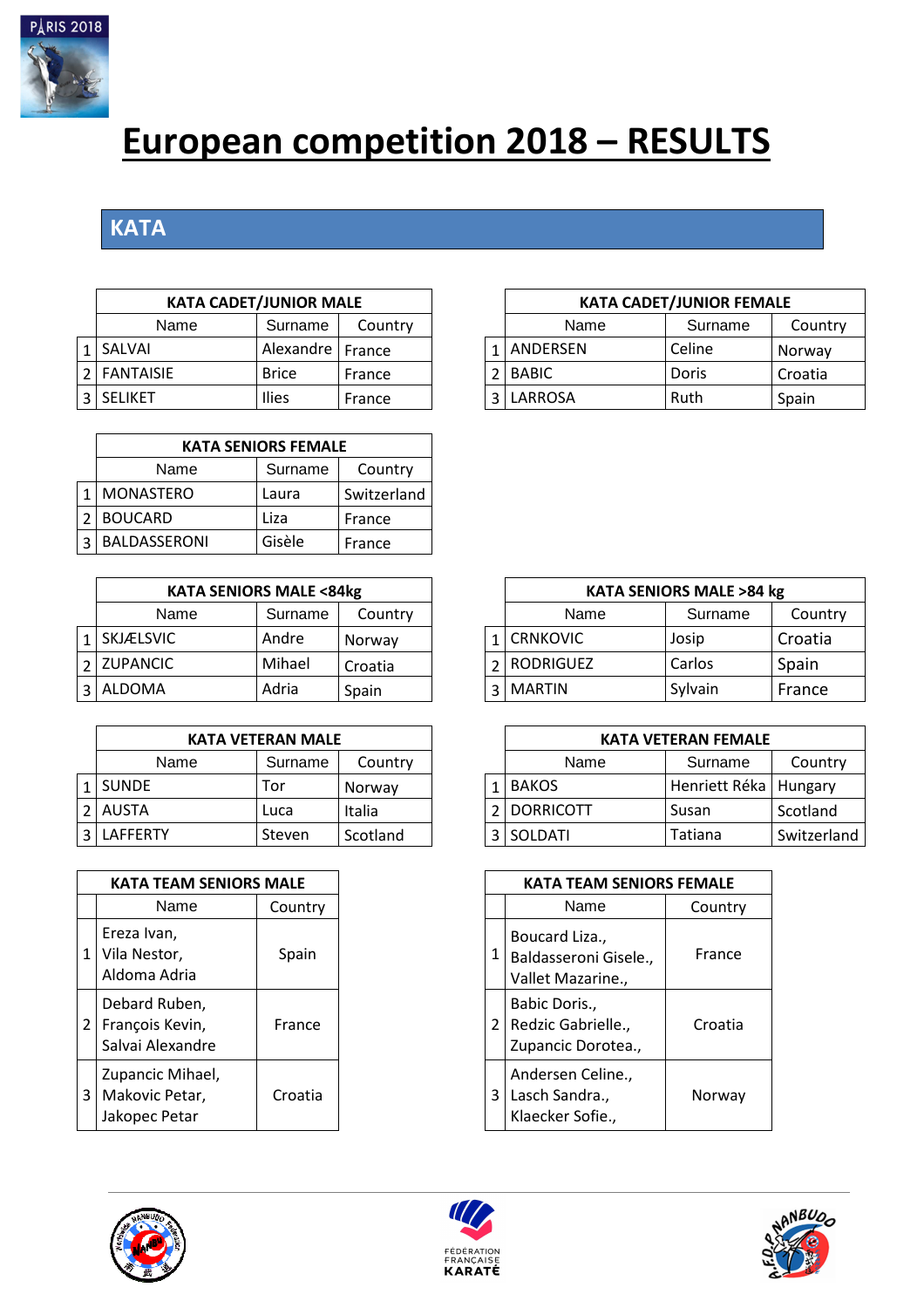

## **JU RANDORI**

| Ju Randori Cadets/Juniors Male >66kg |              |         |  | Ju Randori Cadets/Juniors Male <66kg |             |                    |  |
|--------------------------------------|--------------|---------|--|--------------------------------------|-------------|--------------------|--|
| <b>Name</b>                          | Surname      | Country |  | Name                                 | Surname     | Country            |  |
| 1 KRNJIC                             | Matei        | Croatia |  | KAJIS                                | Marko       | Bosnia Herzegovina |  |
| 2 SELIKET                            | <b>Ilies</b> | France  |  | <b>SELIKET</b>                       | Ravan       | France             |  |
| 3   FANTAISIE                        | <b>Brice</b> | France  |  | 3 SALVAI                             | Alexandre I | France             |  |

| Ju Randori Cadets/Juniors Female <60kg |         |                    |  | Ju Randori Cadets/Juniors Female >60kg |         |                    |  |
|----------------------------------------|---------|--------------------|--|----------------------------------------|---------|--------------------|--|
| <b>Name</b>                            | Surname | Country            |  | Name                                   | Surname | Country            |  |
| 1 BABIC                                | Doris   | Croatie            |  | ANDERSEN                               | Celine  | Norway             |  |
| 2 LARROSA                              | Ruth    | Spain              |  | <b>TRIFUVONIC</b>                      | Dajana  | Bosnia Herzegovina |  |
| 3 STANIVUKOVIC                         | Anja    | Bosnia Herzegovina |  | <b>LASCH</b>                           | Sandra  | Norway             |  |

| Ju Randori Seniors Male <68kg |         |         |                 |         | Ju Randori Seniors Male <84kg |
|-------------------------------|---------|---------|-----------------|---------|-------------------------------|
| Name                          | Surname | Country | Name            | Surname | Country                       |
| 1 SKJÆLSVIC                   | André   | Norway  | 1 ZUPANCIC      | Mihael  | Croatia                       |
| 2   MARKOVIC                  | Pétar   | Croatia | <b>FRANCOIS</b> | Kevin   | France                        |
| 3 DEBARD                      | Ruben   | France  | <b>JAKOPEC</b>  | Petar   | Croatia                       |

| Ju Randori Seniors Male >84kg |          |         |  |               |         | Ju Randori Seniors Male <75kg |
|-------------------------------|----------|---------|--|---------------|---------|-------------------------------|
| <b>Name</b>                   | Surname  | Country |  | <b>Name</b>   | Surname | Country                       |
| RODRIGUEZ                     | Carlos   | Spain   |  | <b>BARCOS</b> | Esteban | Spain                         |
| <b>CRNKOVIC</b>               | Josip    | Croatia |  | SÁNDOR        | Előd    | Hungary                       |
| 3   ARELLANO                  | Cristian | Spain   |  | <b>NAGY</b>   | Péter   | Hungary                       |

| Ju Randori Seniors Female <60kg |         |         |  |                   |         | Ju Randori Seniors Female >60kg |
|---------------------------------|---------|---------|--|-------------------|---------|---------------------------------|
| Name                            | Surname | Country |  | <b>Name</b>       | Surname | Country                         |
| <b>BOUCARD</b>                  | Liza    | France  |  | <b>SKARPUD</b>    | Linda   | Norway                          |
| 2 DRABON                        | Zsofi   | Hungary |  | <b>FEDOSSENKO</b> | Natalia | France                          |
| 3 ZUPANCIC                      | Dorotea | Croatia |  | <b>AUSENS</b>     | Julia   | Spain                           |

| Ju Randori Veterans Male |         |                    |  |  |  |  |  |  |
|--------------------------|---------|--------------------|--|--|--|--|--|--|
| <b>Name</b>              | Surname | Country            |  |  |  |  |  |  |
| QUATTROPANI              | Samuele | Suisse             |  |  |  |  |  |  |
| <b>KAJIS</b>             | Dalibor | Bosnia Herzegovina |  |  |  |  |  |  |
| LAFFFRTY                 | Steven  | Scotland           |  |  |  |  |  |  |





| Ju Randori Cadets/Juniors Male >66kg |       |         |  |             |                    |         | Ju Randori Cadets/Juniors Male <66kg |
|--------------------------------------|-------|---------|--|-------------|--------------------|---------|--------------------------------------|
| Country<br>Surname<br>ame            |       |         |  | Name        | Surname            | Country |                                      |
|                                      | Matei | Croatia |  |             | $1$   KAJIS        | Marko   | Bosnia Herzegovina                   |
| <b>Ilies</b><br>France               |       |         |  | 2   SELIKET | Ravan              | France  |                                      |
| <b>SIE</b><br><b>Brice</b><br>France |       |         |  | 3 SALVAI    | Alexandre   France |         |                                      |

| Ju Randori Cadets/Juniors Female <60kg       |       |         |      | Ju Randori Cadets/Juniors Female >60kg |         |                           |  |
|----------------------------------------------|-------|---------|------|----------------------------------------|---------|---------------------------|--|
| <b>Jame</b><br>Country<br>Surname            |       |         | Name | Surname                                | Country |                           |  |
|                                              | Doris | Croatie |      | 1 ANDERSEN                             | Celine  | Norway                    |  |
| JSA                                          | Ruth  | Spain   |      | <b>TRIFUVONIC</b>                      | Dajana  | <b>Bosnia Herzegovina</b> |  |
| <b>VUKOVIC</b><br>Bosnia Herzegovina<br>Anja |       |         |      | 3 LASCH                                | Sandra  | Norway                    |  |

| Ju Randori Seniors Male <68kg |         |         |  |  |                 | Ju Randori Seniors Male <84kg |         |  |  |  |  |
|-------------------------------|---------|---------|--|--|-----------------|-------------------------------|---------|--|--|--|--|
|                               | Surname | Country |  |  | <b>Name</b>     | Surname                       | Country |  |  |  |  |
|                               | André   | Norway  |  |  | 1 ZUPANCIC      | Mihael                        | Croatia |  |  |  |  |
|                               | Pétar   | Croatia |  |  | <b>FRANCOIS</b> | Kevin                         | France  |  |  |  |  |
| Ruben<br>France               |         |         |  |  | <b>JAKOPEC</b>  | Petar                         | Croatia |  |  |  |  |

| Ju Randori Seniors Male >84kg |        |         |  |             |               |         | Ju Randori Seniors Male <75kg |  |
|-------------------------------|--------|---------|--|-------------|---------------|---------|-------------------------------|--|
| Country<br>Surname            |        |         |  | <b>Name</b> | Surname       | Country |                               |  |
|                               | Carlos | Spain   |  |             | <b>BARCOS</b> | Esteban | Spain                         |  |
|                               | Josip  | Croatia |  |             | SÁNDOR        | Előd    | Hungary                       |  |
| Cristian<br>Spain             |        |         |  | NAGY        | Péter         | Hungary |                               |  |

| Ju Randori Seniors Female <60kg |         |         |  |  |                 |         | Ju Randori Seniors Female >60kg |
|---------------------------------|---------|---------|--|--|-----------------|---------|---------------------------------|
| e                               | Surname | Country |  |  | Name<br>Surname |         | Country                         |
|                                 | Liza    | France  |  |  | 1 SKARPUD       | Linda   | Norway                          |
|                                 | Zsofi   | Hungary |  |  | 2 FEDOSSENKO    | Natalia | France                          |
|                                 | Dorotea | Croatia |  |  | 3 AUSENS        | Julia   | Spain                           |

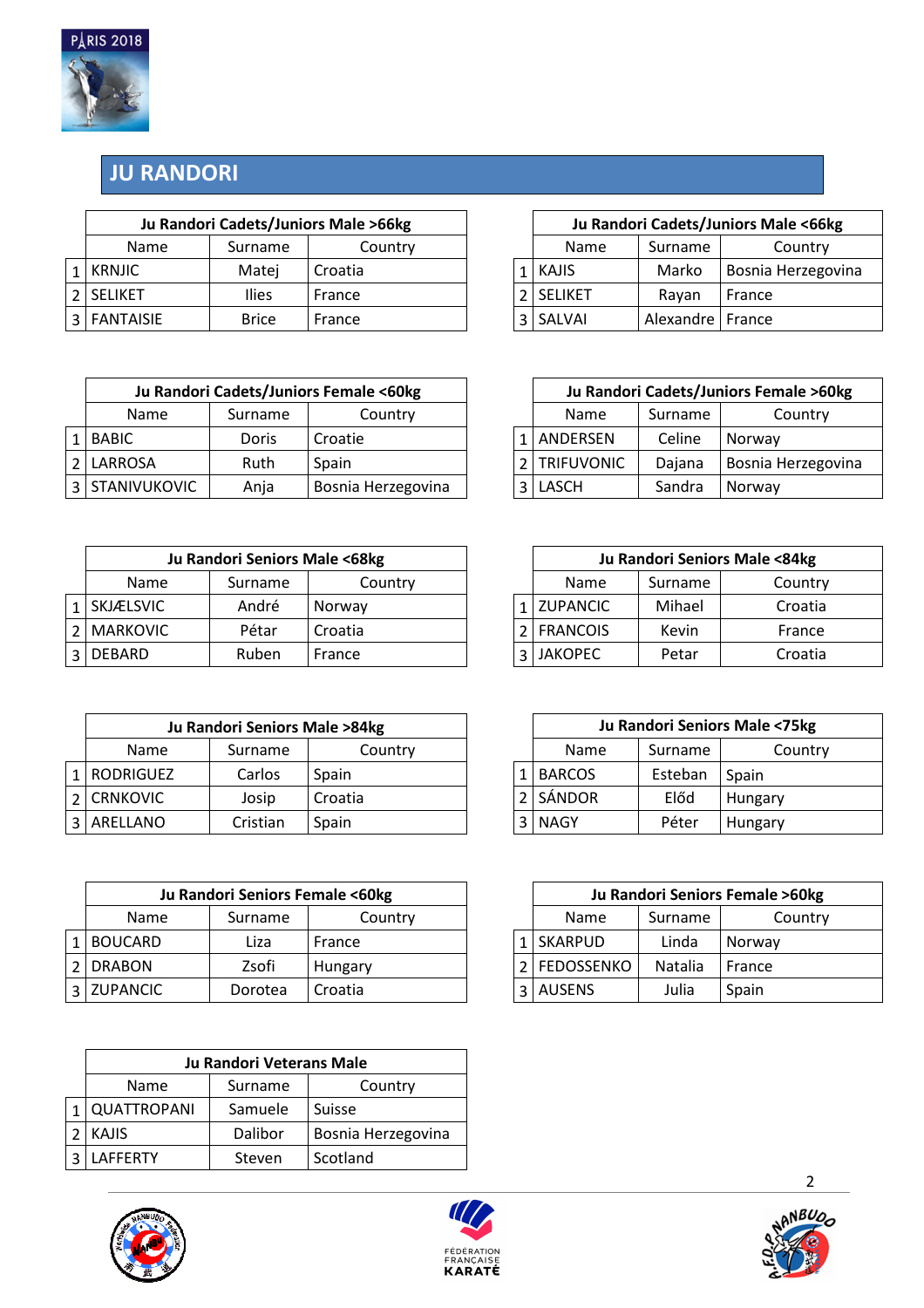

| Ju Randori Open Seniors Female |         |         |                |         | Ju Randori Open Seniors Male |
|--------------------------------|---------|---------|----------------|---------|------------------------------|
| <b>Name</b>                    | Surname | Country | <b>Name</b>    | Surname | Country                      |
| BALDASSERONI                   | Gisèle  | France  | <b>JAKOPEC</b> | Petar   | Croatia                      |
| <b>BOUCARD</b>                 | Liza    | France  | 2 ZUPANCIC     | Mihael  | Croatia                      |
| <b>DRABON</b>                  | Zsofi   | Hungary | l CRNKOVIC     | Josip   | Croatia                      |

|                | Ju Randori Team Cadets Juniors Female                                 |                              |  |  |
|----------------|-----------------------------------------------------------------------|------------------------------|--|--|
|                | Name                                                                  | Country                      |  |  |
| 1              | LASCH Sandra,<br>KLAECKER Sofie,<br><b>ANDERSEN Celine</b>            | Norway                       |  |  |
| $\overline{2}$ | <b>CHAUDRON Naomie,</b><br>PETITEVILLE Jeanne,<br><b>FIERE Océane</b> | France                       |  |  |
| 3              | TRIFUNOVIC Dajana,<br>STANIVUKOVIC Anja,<br><b>BLAGOJEVIC Monika</b>  | <b>Bosnia</b><br>Herzegovina |  |  |

|   | <b>Ju Randori Team Senior Male</b>                                                                                      |         |  |  |  |  |  |
|---|-------------------------------------------------------------------------------------------------------------------------|---------|--|--|--|--|--|
|   | Name                                                                                                                    | Country |  |  |  |  |  |
| 1 | EREZA Ivan<br>ALDOMA Adria<br><b>BARCOS Esteban</b><br>CASTILLA Daniel<br><b>RODRIGUEZ Carlos</b>                       | Spain   |  |  |  |  |  |
| 2 | DEBARD Ruben<br><b>FRANCOIS Kevin</b><br><b>SELIKET Ilies</b><br>SALVAI Alexandre<br><b>FANTAISIE Brice</b>             | France  |  |  |  |  |  |
| 3 | <b>ZUPANCIC Mihael</b><br><b>MARKOVIC Petar</b><br><b>KRNJIC Matej</b><br><b>CRNKOVIC Josip</b><br><b>JAKOPEC Petar</b> | Croatia |  |  |  |  |  |



| Ju Randori Team Cadets Juniors Female                                      |                              |  |   | Ju Randori Team Senior Female                                                                 |         |
|----------------------------------------------------------------------------|------------------------------|--|---|-----------------------------------------------------------------------------------------------|---------|
| Name                                                                       | Country                      |  |   | <b>Name</b>                                                                                   | Country |
| ASCH Sandra,<br><b>LAECKER Sofie,</b><br><b>INDERSEN Celine</b>            | Norway                       |  |   | LARROSA Ruth,<br>AUSENS Julia,<br><b>LOPEZ Veronica</b>                                       | Spain   |
| <b>CHAUDRON Naomie,</b><br><b>ETITEVILLE Jeanne,</b><br><b>IERE Océane</b> | France                       |  |   | <b>BABIC Doris,</b><br>REDZIC Gabriella,<br><b>ZUPANCIC Dorotea</b>                           | Croatia |
| RIFUNOVIC Dajana,<br>TANIVUKOVIC Anja,<br><b>BLAGOJEVIC Monika</b>         | <b>Bosnia</b><br>Herzegovina |  | 3 | <b>VALLET Mazarine,</b><br><b>BOUCARD Liza,</b><br>BALDASSERONI Gisèle,<br>FEDOSSENKO Natalia | France  |